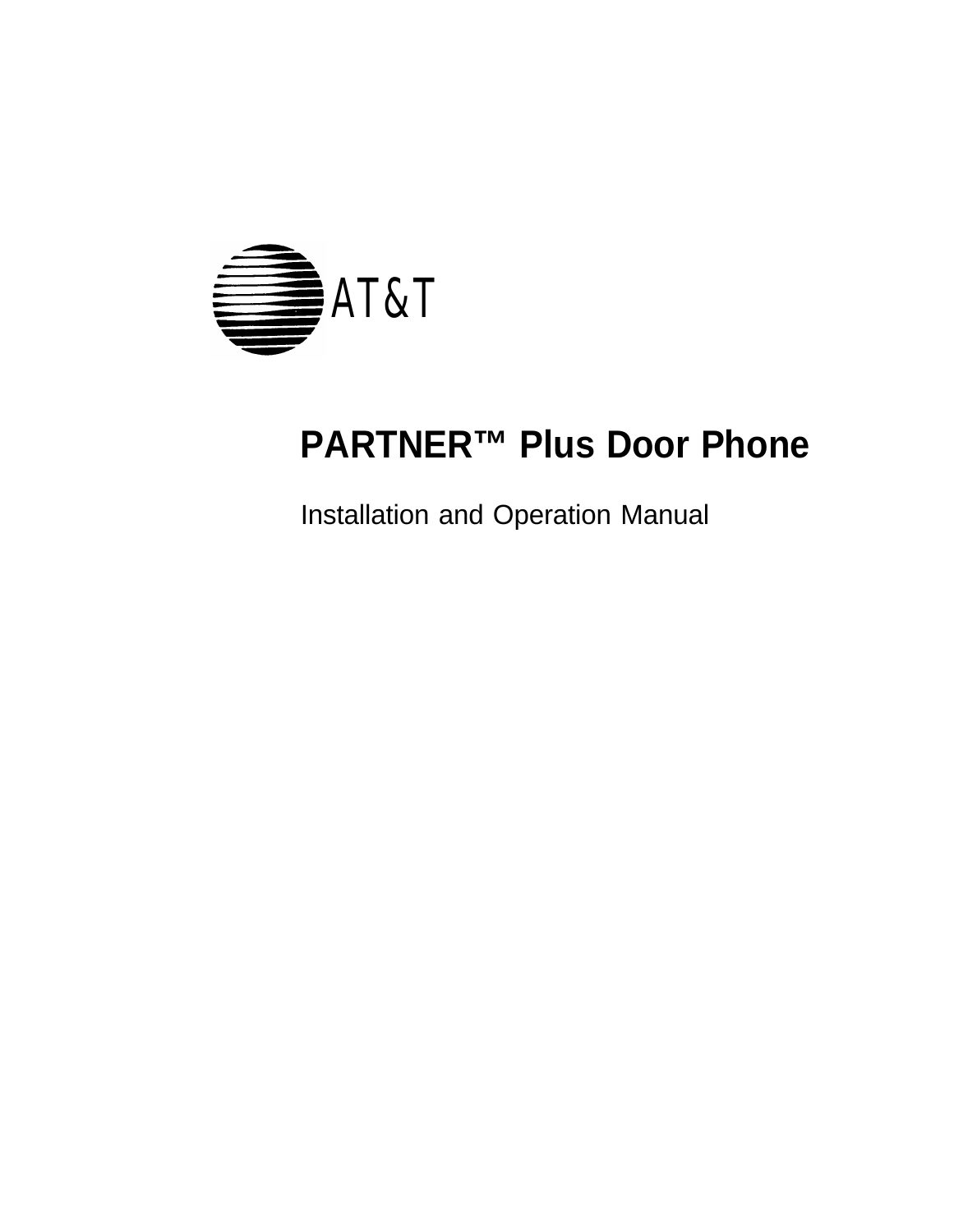**Copyright © 1990 AT&T All Rights Reserved Printed in U.S.A.**

**October 1990**

PARTNER Plus Door Phone is a registered trademark of AT&T.

#### **Notice**

Every effort was made to ensure that the information in this manual was complete and accurate at the time of printing. However, information is subject to change.

#### **Compatibility**

The PARTNER™ Plus Door Phone is recommended for a PARTNER™ Plus business telephone system.

#### **Warranty Information**

AT&T provides a limited warranty to this product. Refer to ["Warranty Information"](#page-18-0) in Appendix A.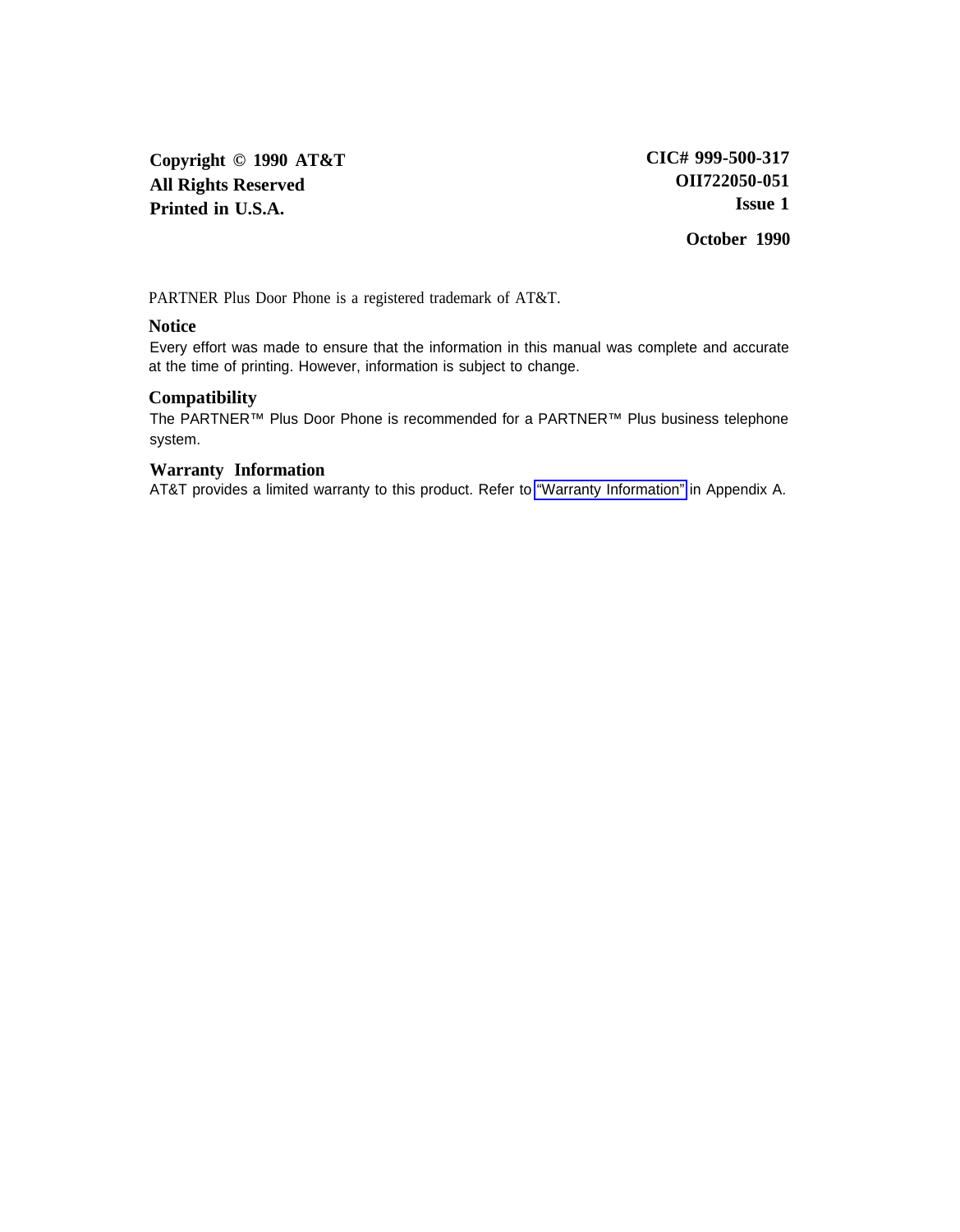### **Contents**

| <b>System Overview</b>                    | $1 - 1$            |
|-------------------------------------------|--------------------|
| Your PARTNER™ Plus Door Phone<br>Features | $1 - 2$<br>$1 - 3$ |
| Operation                                 | $1 - 3$            |
|                                           |                    |
| <b>General Installation Procedure</b>     | $2 - 1$            |
| Overview                                  | $2 - 2$            |
| Before You Begin                          | $2 - 3$            |
| <b>Mounting Considerations</b>            | $2 - 4$            |

### **A [Warranty Information](#page-18-1)** A-1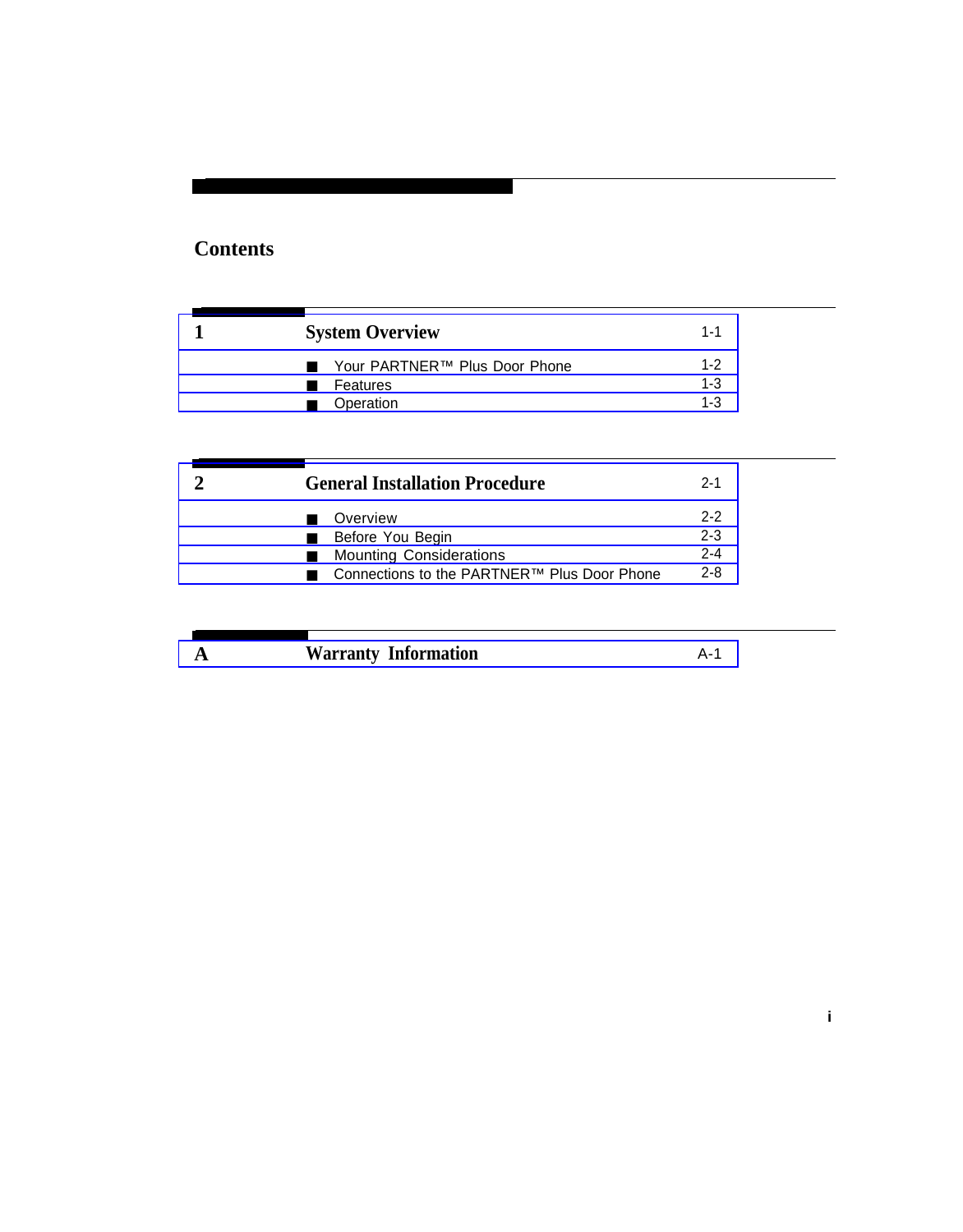## <span id="page-3-0"></span>**System Overview**

# **1**

### **Contents**

| <b>Your PARTNERTM Plus Door Phone</b> | $1 - 2$ |
|---------------------------------------|---------|
| <b>Features</b>                       | $1 - 3$ |
| <b>Operation</b>                      | $1 - 3$ |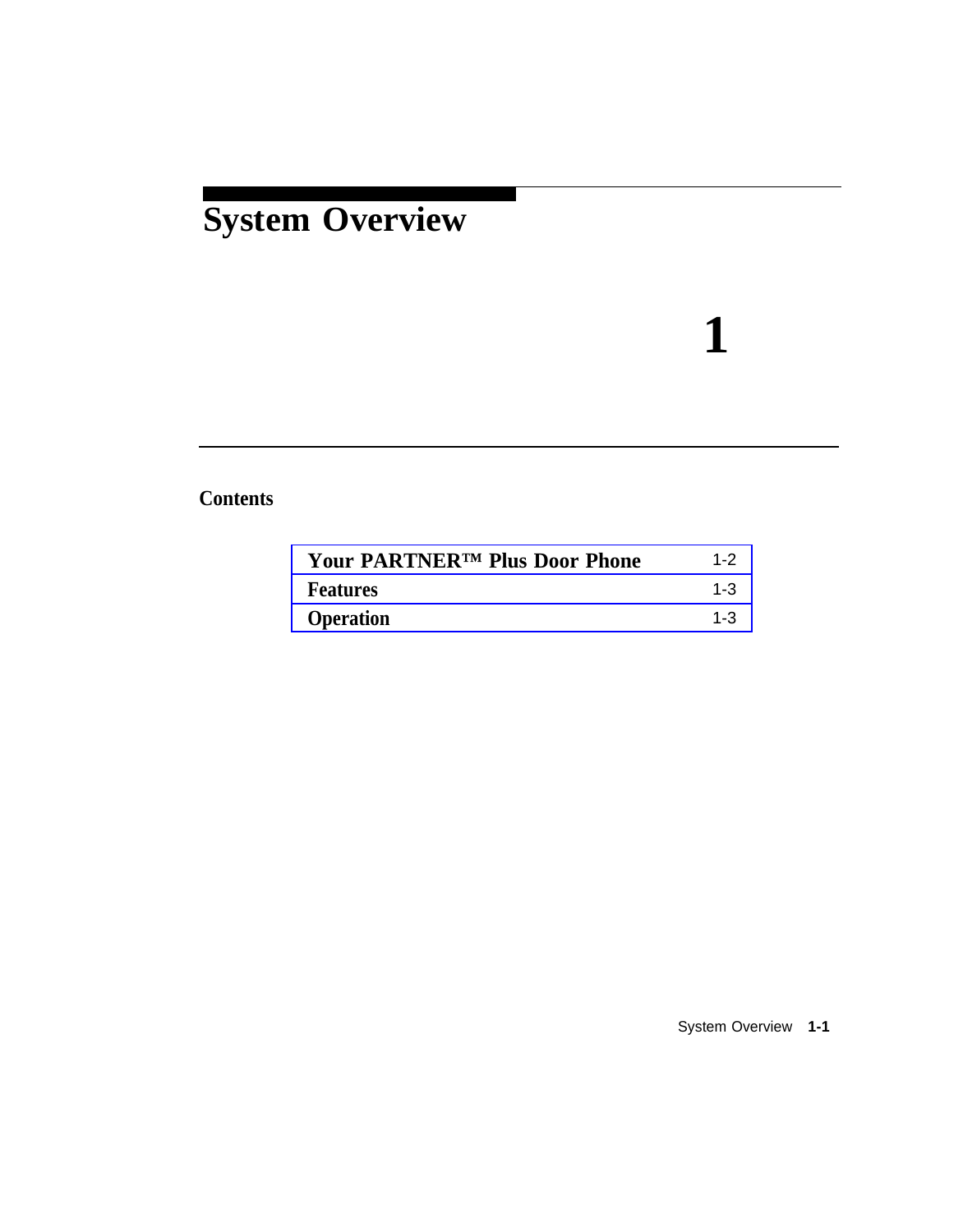## <span id="page-4-1"></span><span id="page-4-0"></span>**Your PARTNER™ Plus Door Phone**

The PARTNER™ Plus Door Phone can ring up to 5 telephone extensions.

The PARTNER™ Plus Door Phone is a low cost, hands-free door phone unit designed specifically to communicate with the PARTNER™ Plus telephone system.

Your PARTNER™ Plus Door Phone operates within a weather resistant enclosure ideal for indoor as well as outdoor applications. Once installed, persons within your office or building can speak directly with outside visitors.



Figure 1-1. Front View of PARTNER™ Plus Door Phone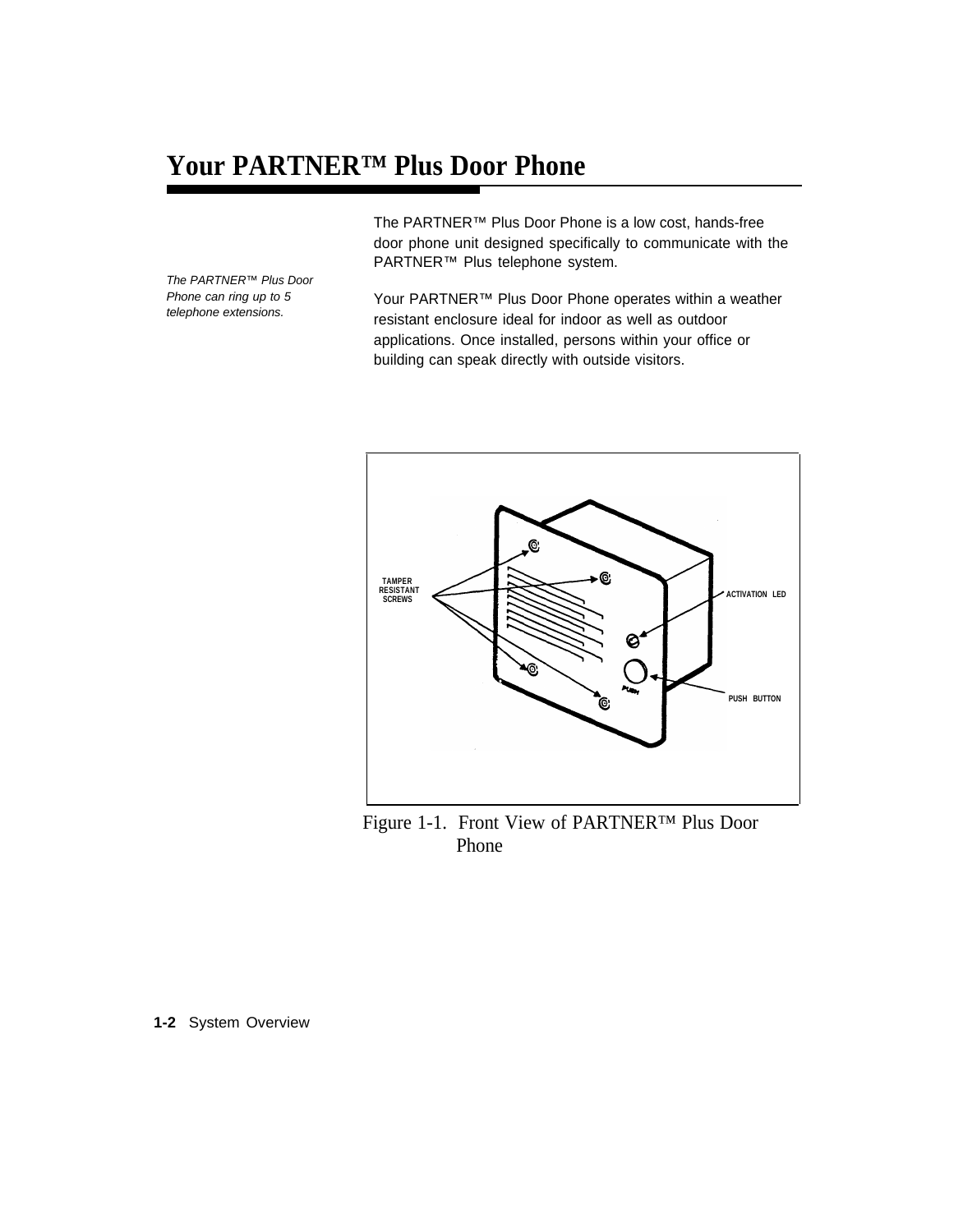<span id="page-5-2"></span><span id="page-5-1"></span>Your PARTNER™ Plus Door Phone has the following features:

- Push Button to initiate signaling
- LED – lights up to indicate activation
- Two-way hands-free voice communication
- Silent monitor capability
- Volume Control adjusts speaker volume
- No external power required
- Stainless steel faceplate with tamper resistant hardware
- Weather resistant enclosure
- VOX circuit to turn unit off with lack of voice activity.

## <span id="page-5-3"></span><span id="page-5-0"></span>**Operation**

Door Speaker (see [Figure 2-6\)](#page-16-0)

The activation of the PARTNER™ Plus Door Phone's push button will cause the telephone system to dial the numbers of up to 5 telephone stations (programmed in the PARTNER™ Plus telephone system). When the telephone is answered, there is direct two-way communications with the outside visitor. The jumper plug on the back When the Partner Door Phone push button is pressed by a panel of the PARTNER™ Plus visitor, the light on the face plate will go on, the door phone will Door speaker (see Figure 2-6) go off-hook, and the PARTNER™ Plus will respond with a "pin must be in the RINGDOWN position for proper operation. pong" tone and dial the extension which has been programmed. Upon hearing the ringing extension, the person inside the building picks up the telephone receiver and is in direct contact with the door phone. To contact the door phone from within the building, simply dial the programmed Door Phone extension number.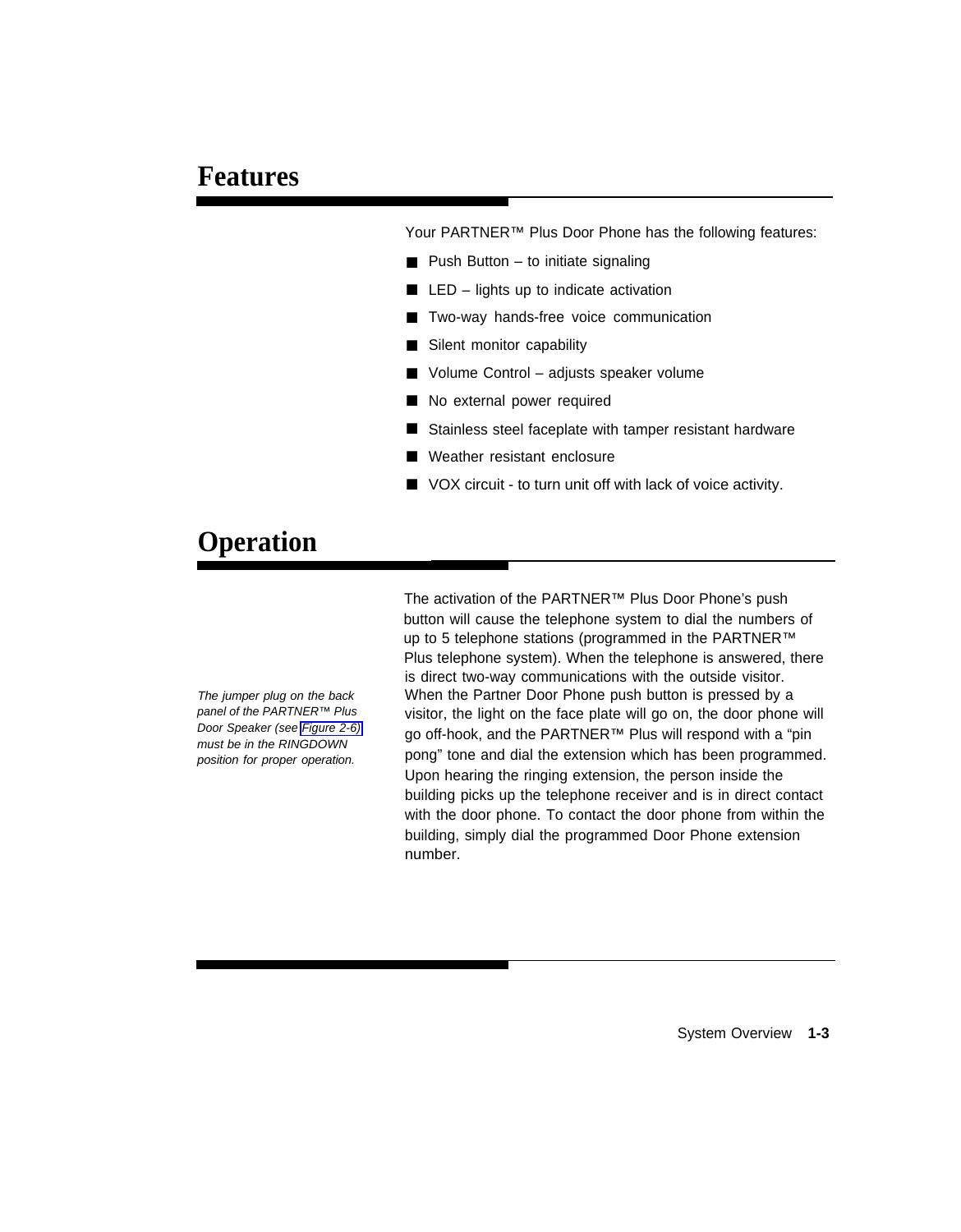## **The VOX Operation**

When the VOX circuit detects silence from the telephone extension for more than 24 seconds (nominal). The PARTNER™PlusDoorPhone will disconnect.

The PARTNER™ Plus Door Phone is equipped with a VOX (voice activated switch) circuit. This feature is provided to automatically drop communications to the door speaker when there is no talking detected from the telephone extension within the building. Visitors talking into the door speaker will not affect the VOX circuit.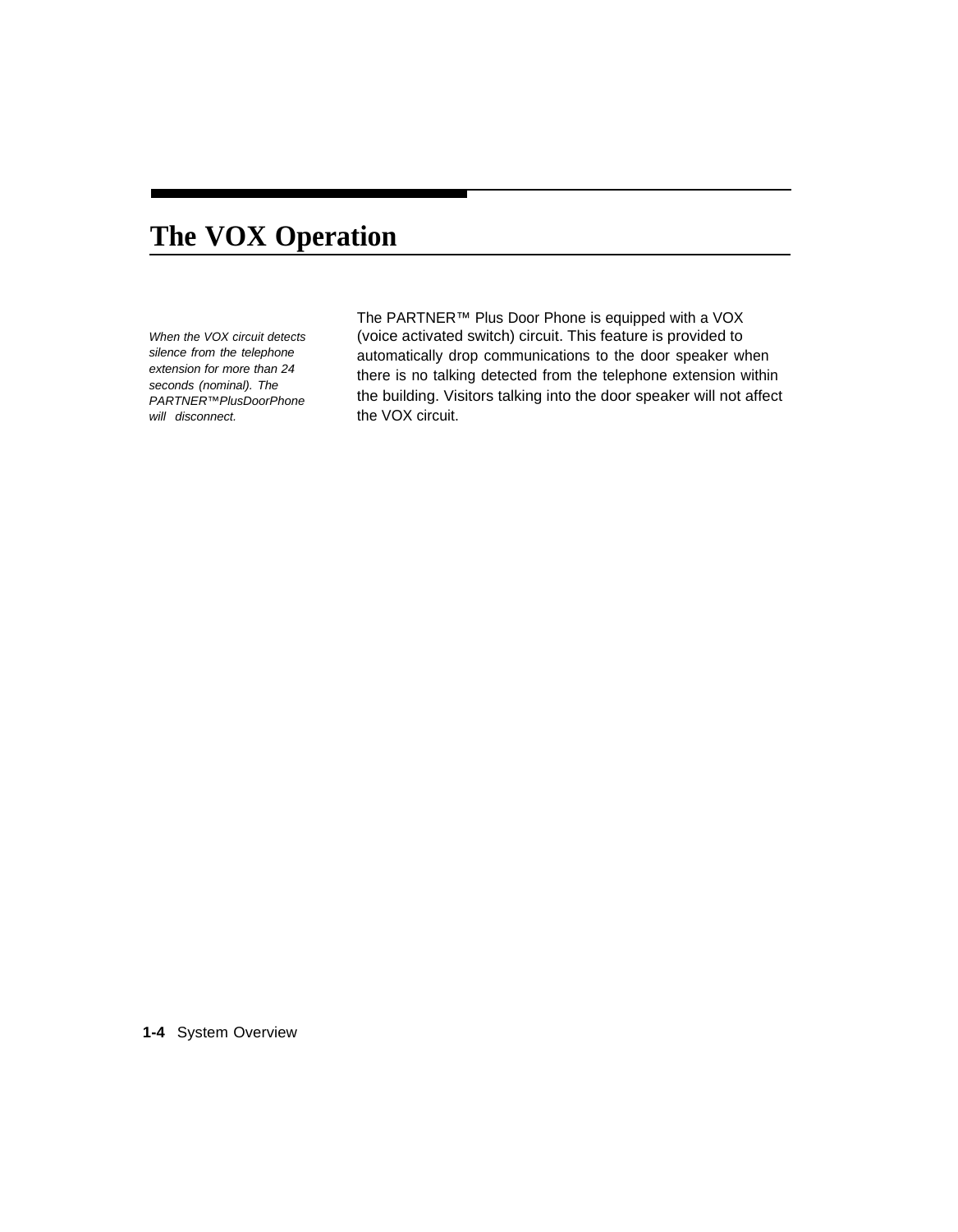## <span id="page-7-0"></span>**General Installation Procedure**

## **2**

#### **Contents [Overview](#page-8-1)** ■ What Does PARTNER<sup>™</sup> PLUS Door Phone Include? ■ [Tools \(not supplied\)](#page-8-3) ■ [Equipment \(not supplied\)](#page-9-1) **[Before You Begin](#page-9-2) [Mounting Considerations](#page-10-1)** ■ [Mounting Tips](#page-10-2) **[Connections to the PARTNER™ Plus](#page-14-1) Door Phone** 2-2 2-2 2-2 2-3 2-3 2-4 2-4 2-8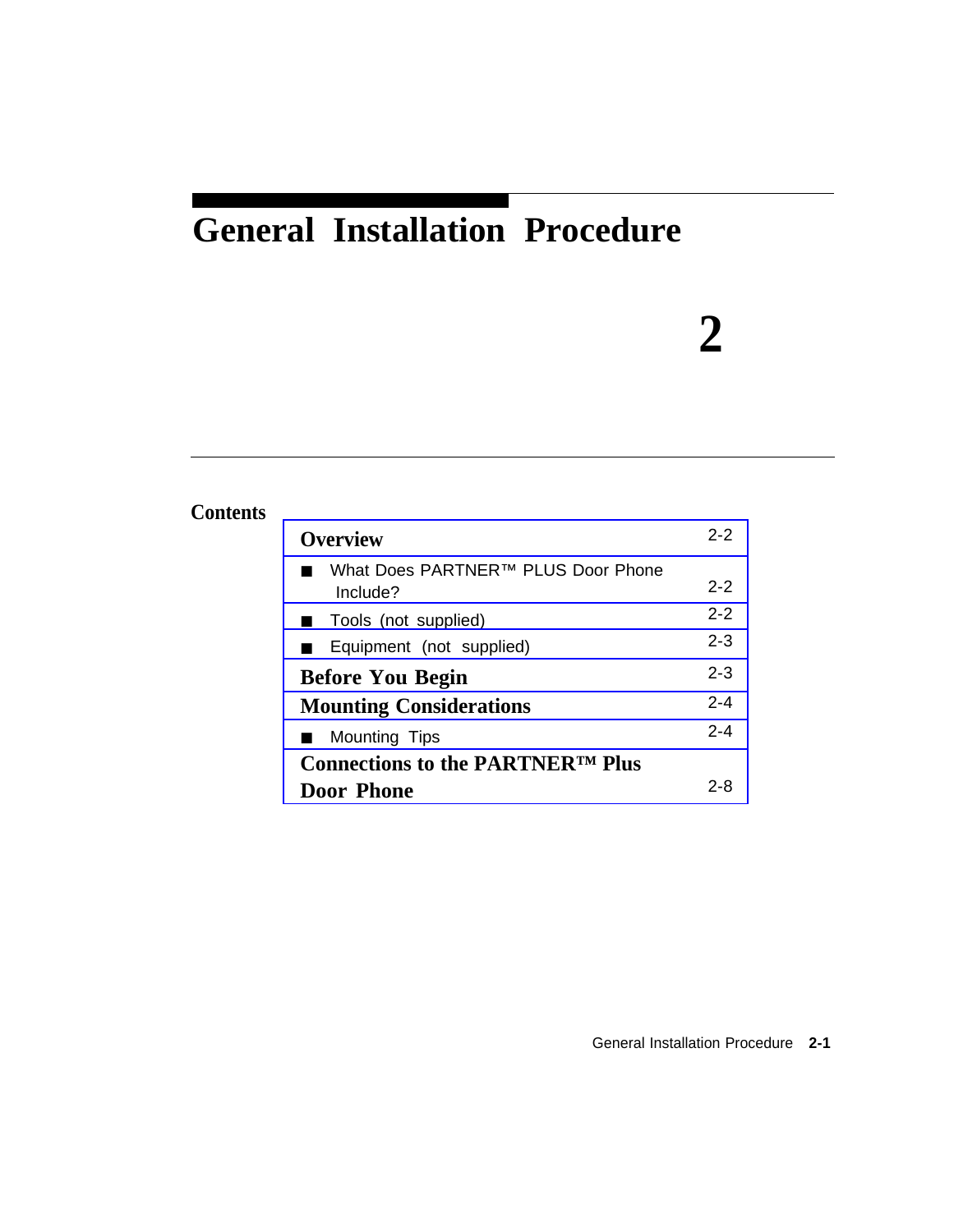conduit, cutting through walls, etc., should be conducted by persons with appropriate technical skills; we highly recommended installation be provided by a licensed elctrician. Install per National Electrical Code and any applicable local codes.

<span id="page-8-1"></span><span id="page-8-0"></span>Mounting the PARTNER™ Plus This section provides information for installing the Partner Door Door Phone along with <br>
installing the necessary wiring. <br>
surface the addition, this acation arguides instructions for installing the necessary wiring, surface. In addition, this section provides instructions for i.e., installation of double-gang electrical boxes, running of properly configuring the PARTNER<sup>TM</sup> Plus Door Phone unit.

## <span id="page-8-3"></span><span id="page-8-2"></span>What Does PARTNER™ Plus Door Phone Include?

Your Partner Door Phone shipping box contains:

- Door answer speaker unit
- Faceplate (steel)
- Weather proof double-gang outdoor electrical outlet box, and surface mounting hardware (screws and brackets)
- Gasket
- Tamper resistant (face plate) mounting screws
- Tamper resistant mounting screw tool
- This instruction booklet

## Tools (not supplied)

The following tools are not supplied:

- Set of screwdrivers
- Wire stripper/cutter
- Pipe cutting and bending tools for conduit (exterior wall installations)
- Power drill and bits
- Saw (for cutting drywall and wood)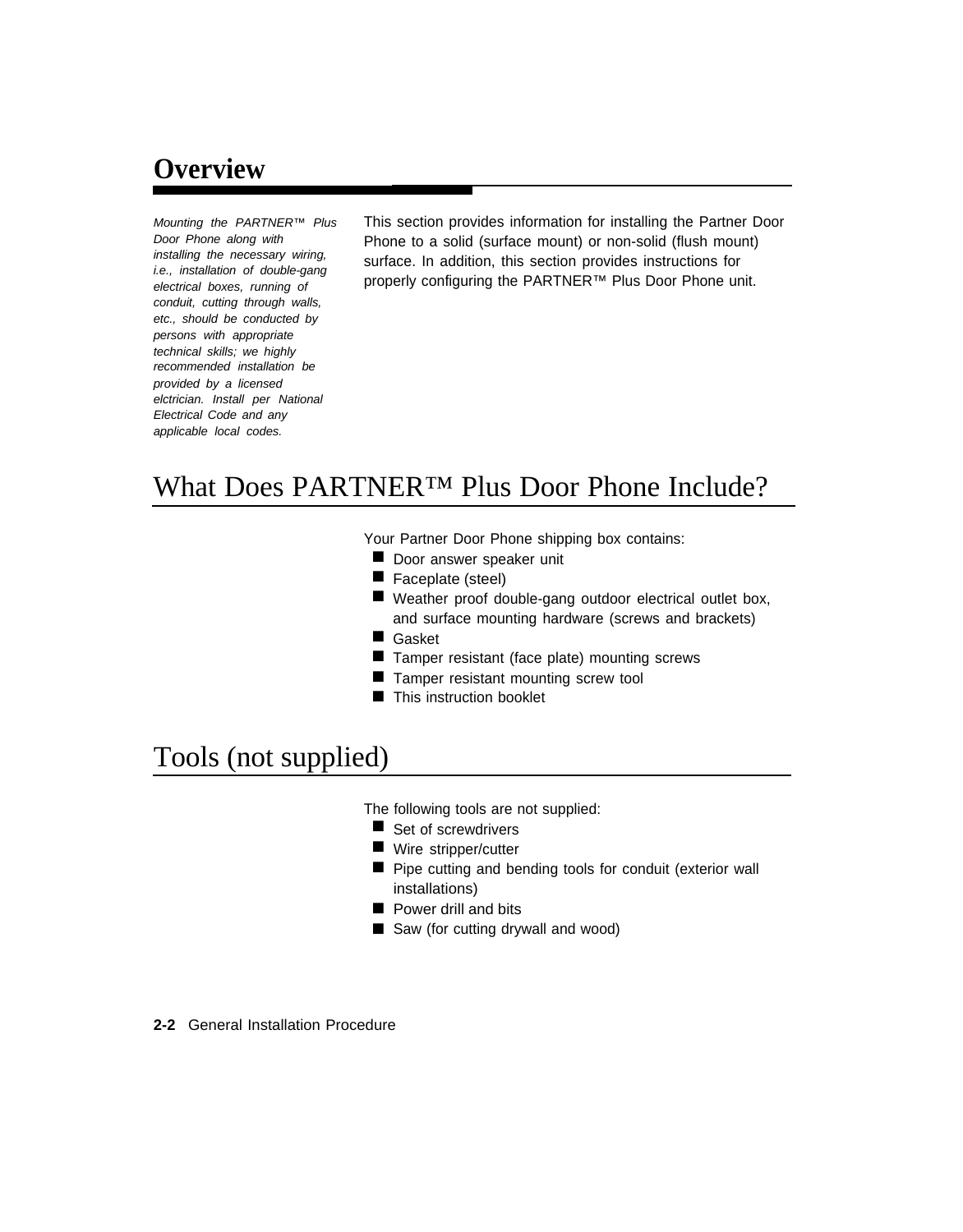## <span id="page-9-1"></span>Equipment (not supplied)

The following equipment is not supplied:

- Steel double-gang indoor electrical outlet box (flush-mount installations)
- 24 gauge twisted pair telephone cable
- B-type wire connectors (for splicing wires)
- Wall mounting anchors

### <span id="page-9-2"></span><span id="page-9-0"></span>**Before You Begin**

When determining the best location for mounting the PARTNER™ Plus Door Phone unit outside your office or building, you should consider the following points first:

- The unit should be mounted close to the door where it can be located and accessed easily.
- Is the wall which has been selected for mounting the PARTNER™ Plus Door Phone unit solid (concrete, brick, stone, etc.)? If so, the unit is more easily surface mounted in the provided outdoor-type electrical box with conduit used outdoors to run the wires connected to the Partner Door Phone unit (refer to [Surface Mount Wall Installation](#page-12-0) in this section). If the wall is not solid, the Partner Door Phone unit can be flush mounted in an indoor-type electrical box, with the wires running inside the wall (refer to [Flush Mount Wall](#page-13-0) Installation).
- Will the location you have selected-for installation, provide for the simplest routing of wires or conduit (if necessary)?
- Does the PARTNER<sup>™</sup> PLUS telephone system have available station ports to interface with the PARTNER™ Plus Door phone?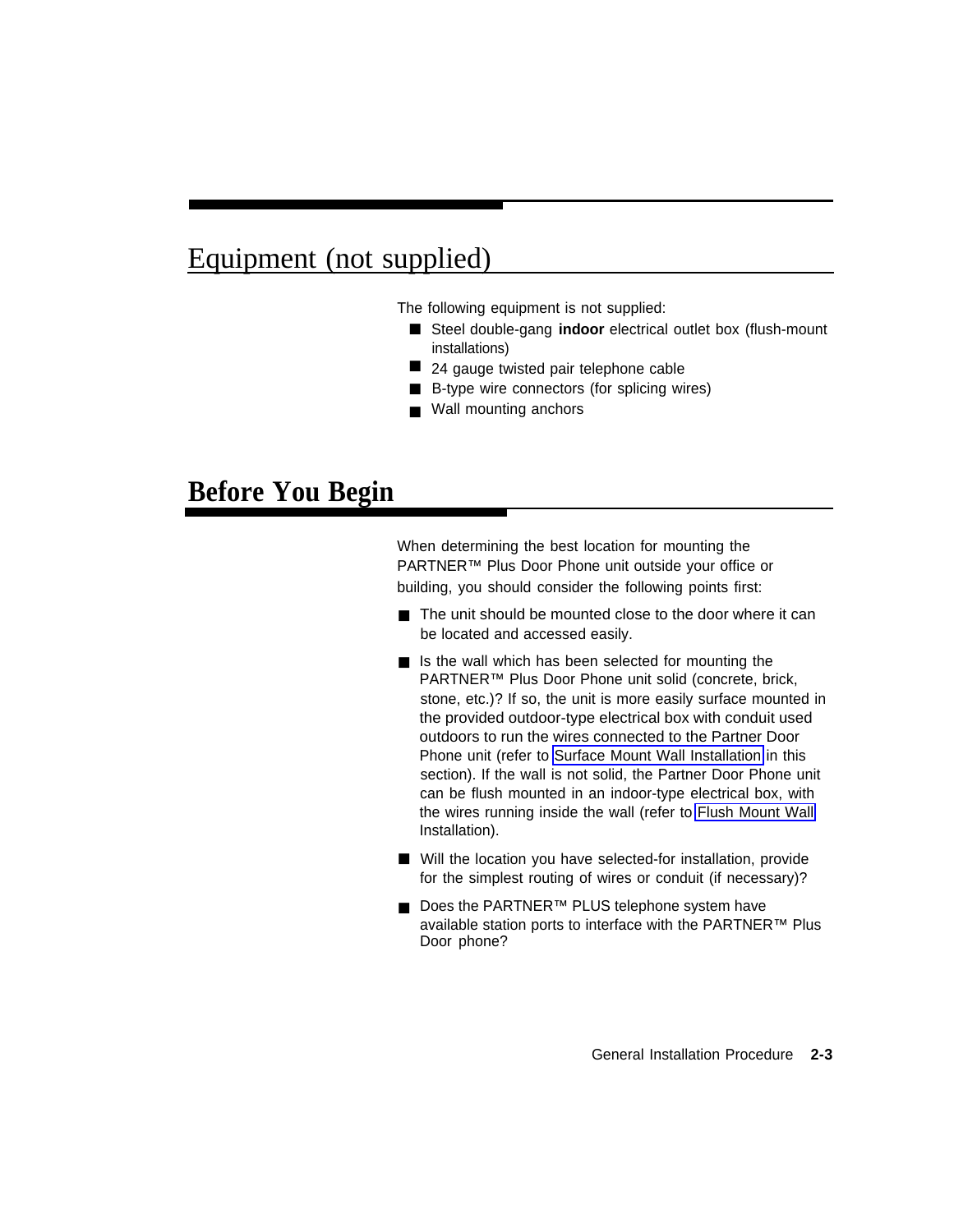<span id="page-10-1"></span><span id="page-10-0"></span>The first step when installing the PARTNER™ Plus Door Phone is to determine where it will be mounted, how the wires will be routed, and what other optional equipment, such as an auxiliary alert device, will be installed. See [Figure 2-1](#page-11-0) for an example of a small business configuration.

The PARTNER™ Plus Door Phone can be mounted to virtually any type of surface or wall. Those surfaces that are too hard or difficult to cut through require the unit to be surface mounted (device installed so it is completely external to the wall surface). Wall surfaces such as wood or drywall often are hollow and allow wiring to be run within the wall. Mounting the PARTNER™ Plus Door Phone unit to non-solid surfaces is often preferred because the unit can be flush mounted so only the face plate is exposed. Refer to Figures [2-2](#page-12-1) and [2-3](#page-13-1) for surface-mount and flush-mount double-gang outlet box installations.

## <span id="page-10-2"></span>**Mounting Tips**

For some wall surfaces, such as drywall, plastic wall anchors may need to be driven into the wall surface to secure the mounting screws.

There are two surface mount methods to secure the PARTNER™ Plus Door Phone gang box to a wall. The first method utilizes mounting brackets. The gang box mounting brackets (included) can be screwed to the gang box back plate so they protrude out the sides of the gang box. Using the appropriate screws (depending on the material the wall is made of), position the screws through the bracket holes and using a screwdriver secure the gang box to the wall surface (see [Figure](#page-12-1) [2-2\).](#page-12-1)

Another method to attach the gang box to the surface of a wall, which is more secure and provides an ascetically pleasing look, is to drill mounting holes (4) directly into the back of the gang box. Using the appropriate screws (depending on the material the wall surface is made of) position the screws through the inside of the gang box and using a screwdriver secure the gang box to the wall (see [Figure 2-2\).](#page-12-1)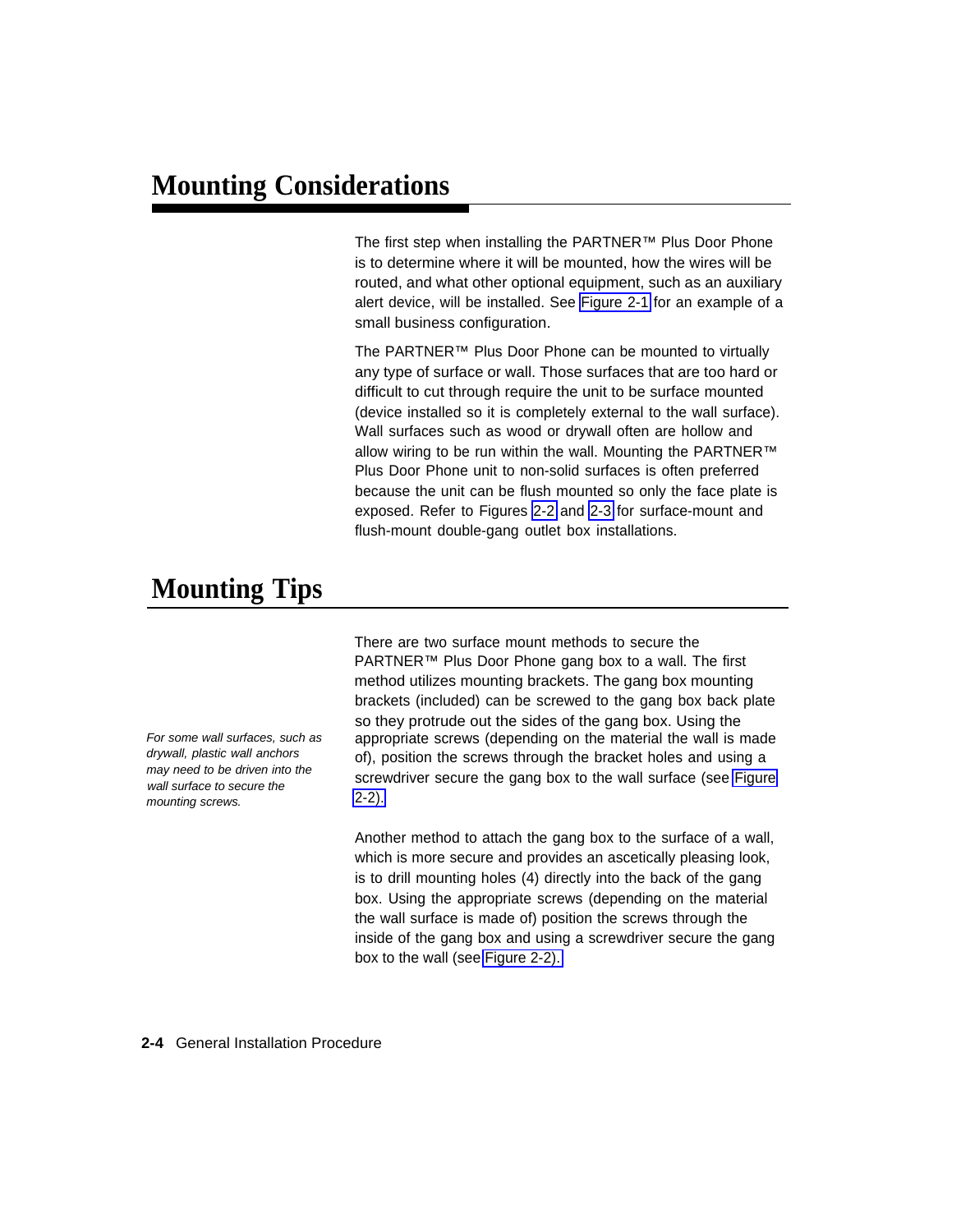<span id="page-11-0"></span>

Figure 2-1. Typical Business Installation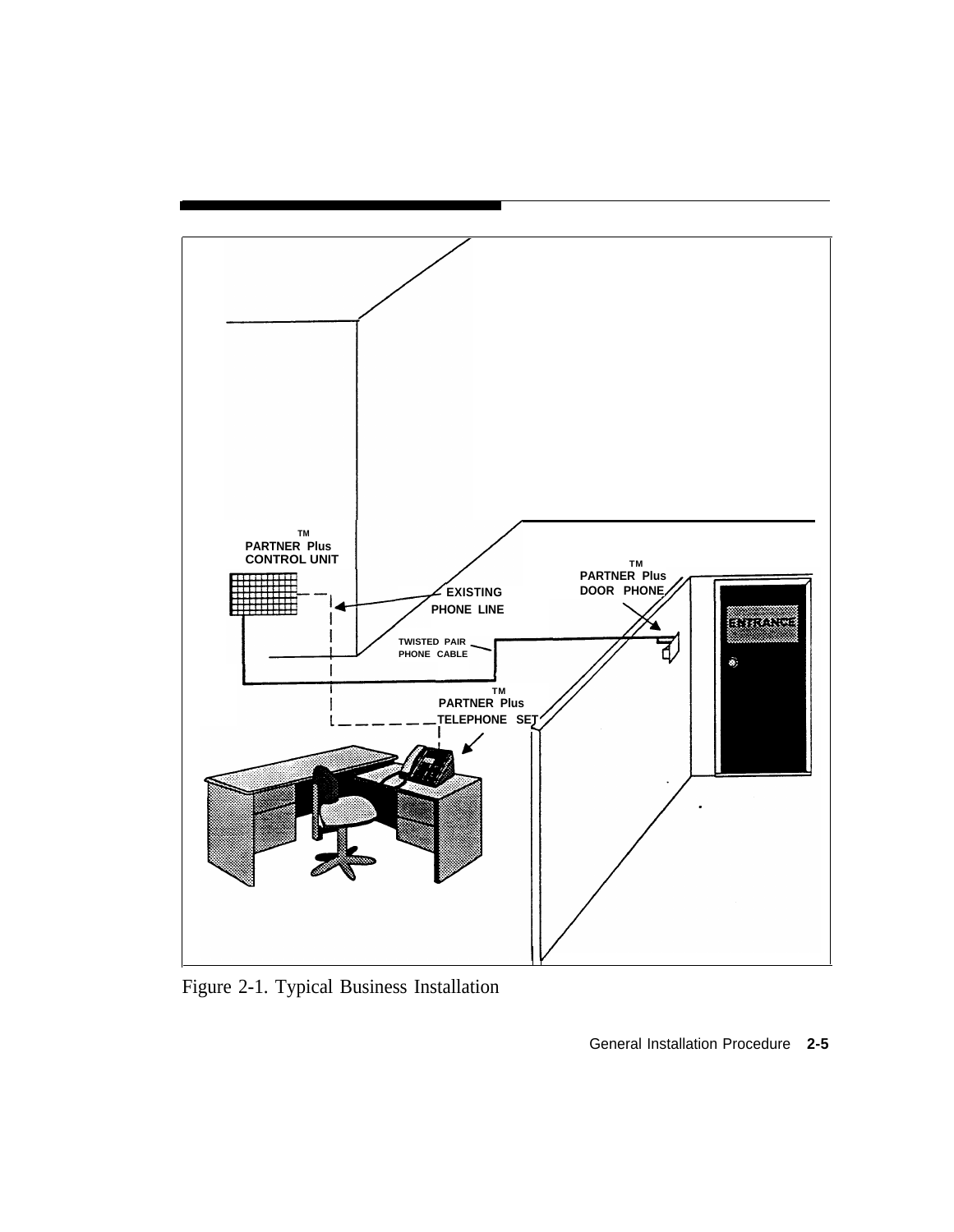<span id="page-12-1"></span><span id="page-12-0"></span>

Figure 2-2. Surface Mount Installation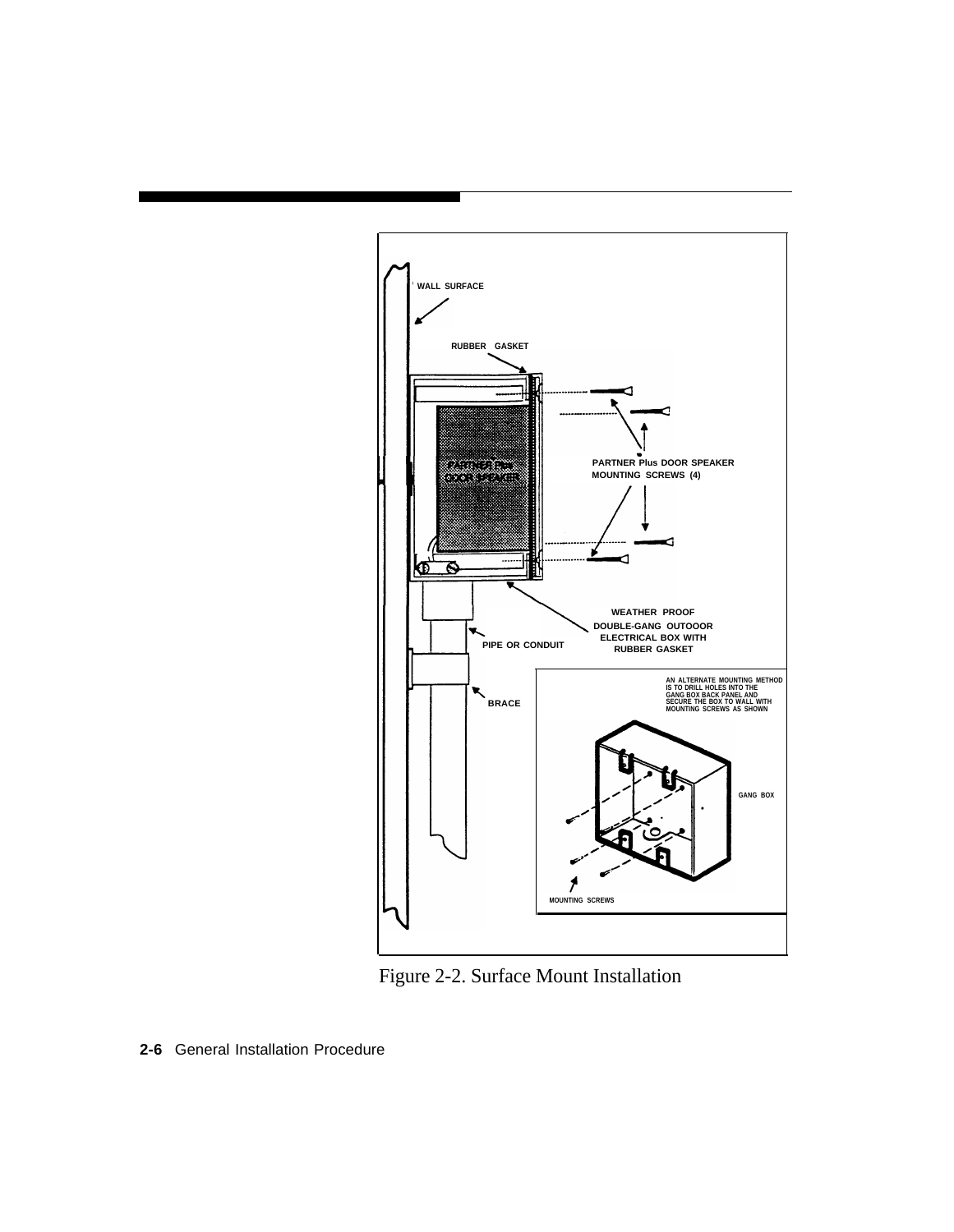<span id="page-13-1"></span><span id="page-13-0"></span>

Figure 2-3. Flush Mount Installation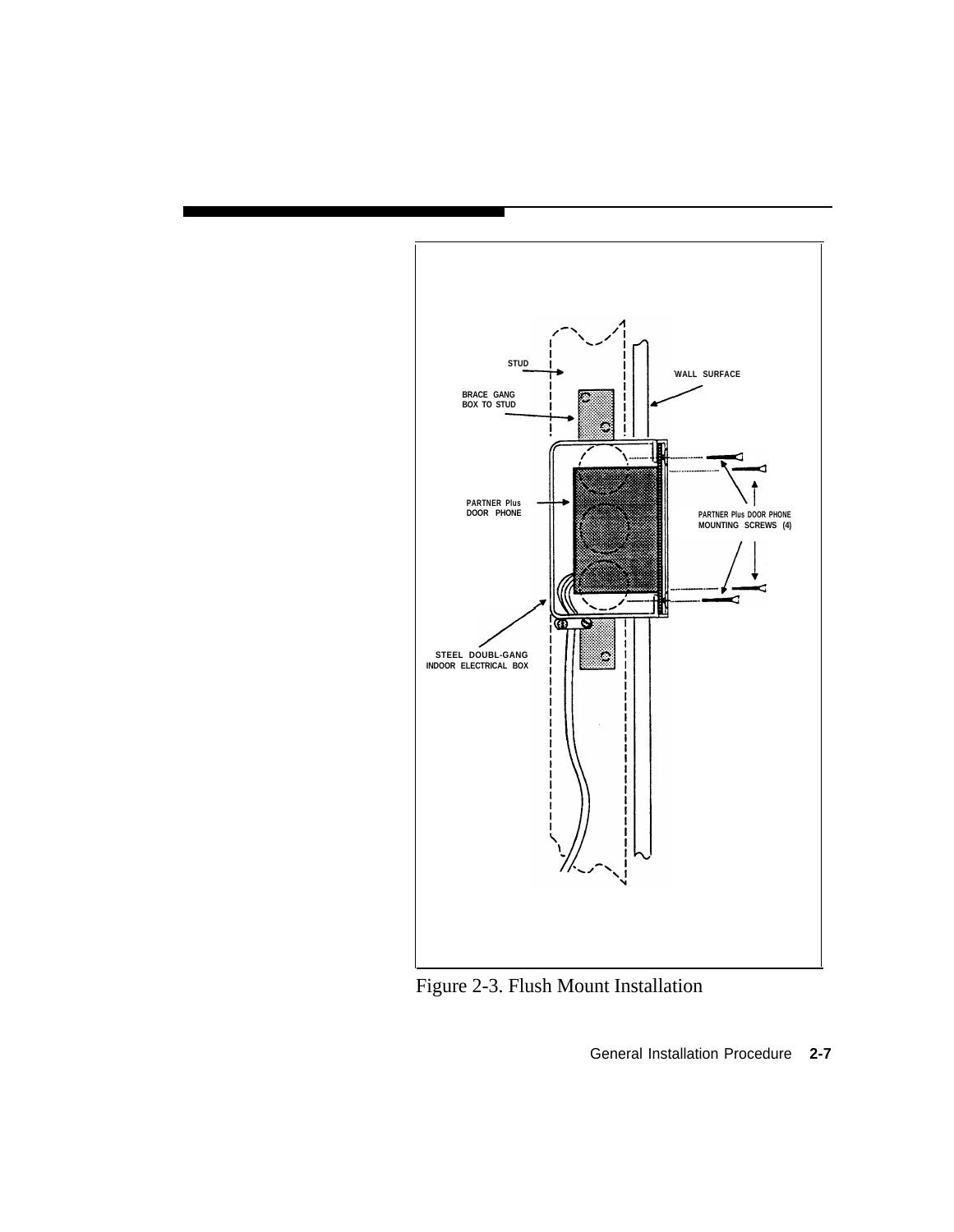## <span id="page-14-1"></span><span id="page-14-0"></span>**Connections to the PARTNER™ Plus Door Phone**

The PARTNER™ Plus Door Phone back panel has two sets of terminals; one set is labeled ALERT the other labeled TIP/RING (refer to [Figure 2-6\).](#page-16-1) The TIP/RING terminals connect to your PARTNER™ Plus telephone system and must use twisted pair phone wire. See [Figure 2-4](#page-15-0) for wiring diagram. Follow the steps below:

- 1. Run the twisted pair phone wires from the PARTNER™ Plus control unit to the installed double-gang electrical box.
- 2. Route wires through conduit (if necessary) and feed into double-gang outlet box. See [Figure 2-5.](#page-15-1)
- 3. Cut wires, leaving at least six (6) extra inches for connection to PARTNER™ Plus Door Phone Terminal strip.
- 4. Strip approximately 1/2 inch off one end of each of the four wires.
- 5. Loosen each of the terminal block screws and insert exposed wire ends into appropriate terminal block locations. Tighten terminal block screws (see [Figure 2-6\).](#page-16-1) Ensure wire connections are correct before continuing.
- 6. Place the jumper plug in the position shown in [Figure 2-6](#page-16-1) (factory default setting). Program your PARTNER™ Plus telephone system for the phone number(s) to be called when the PARTNER<sup>™</sup> Plus Door Phone goes off-hook.
- 7. Connect the PARTNER™ Plus Door Phone wires to the designated station port on the PARTNER™ Plus system.
- 8. Test the system by having an assistant call the designated extension number of the PARTNER™ Plus Door Phone. Adjust the speaker volume [\(Figure 2-7\)](#page-17-0) to an appropriate level.
- 9. Secure PARTNER™ Plus Door Phone and faceplate to double-gang outlet box with four mounting screws (included) as shown in [Figure 2-7.](#page-17-0)

Check National Electical Code and applicable local codes and ordinances for exact wiring requirements for your area. Keep track of which colored wire is connected to which device.

Check National Electrical Code and applicable local codes and ordinances for exact wiring requirements for your area. Total length of wire is not to exceed 1500 feet.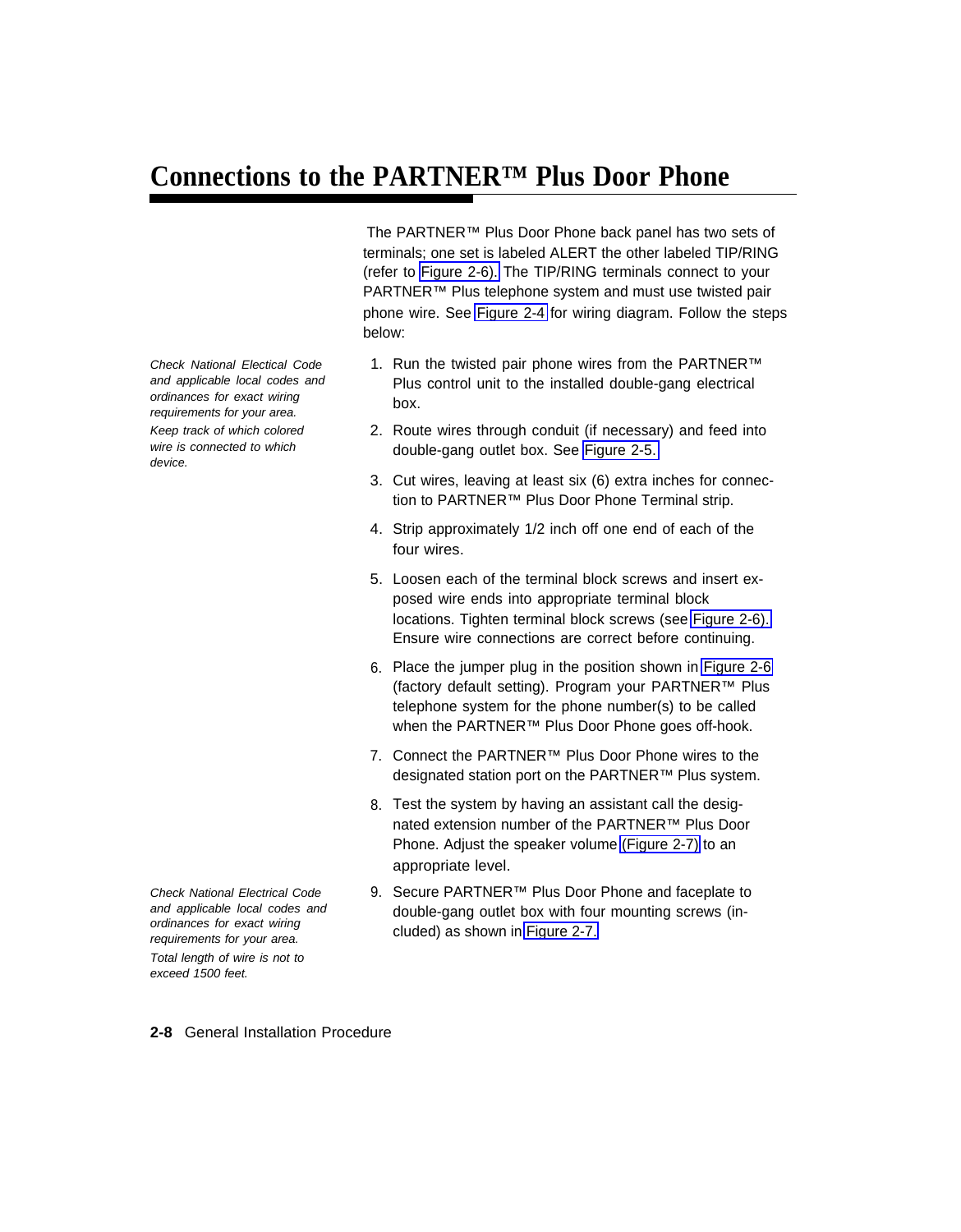<span id="page-15-0"></span>

Figure 2-4. PARTNER™ Plus Wiring Diagram

<span id="page-15-1"></span>

Figure 2-5. Feed Wires Into Gang Box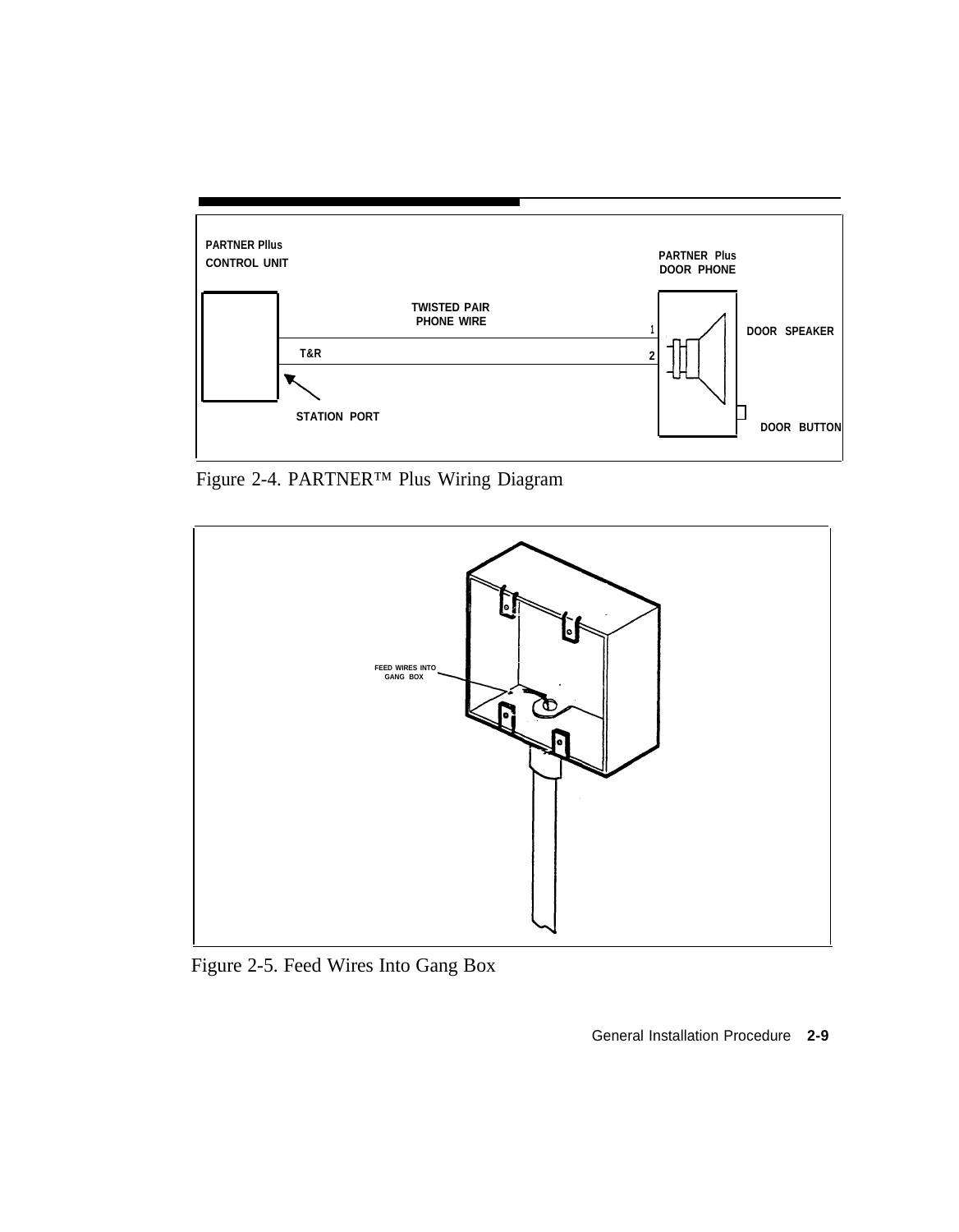<span id="page-16-1"></span><span id="page-16-0"></span>

Figure 2-6. Connect Wires to PARTNER™ Plus Door Phone Terminal Block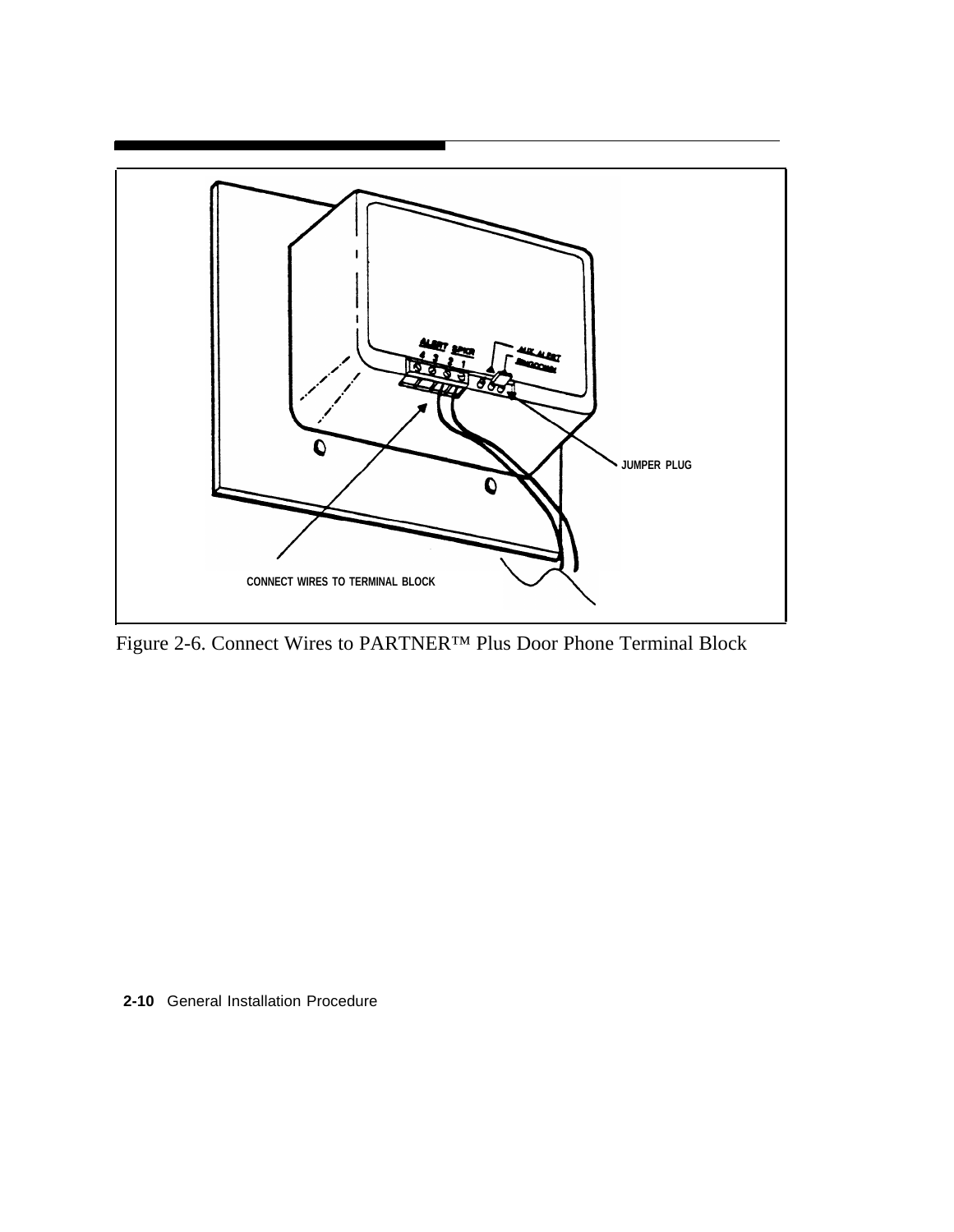<span id="page-17-0"></span>

Figure 2-7. Attach PARTNER™ Plus Door Phone and Faceplate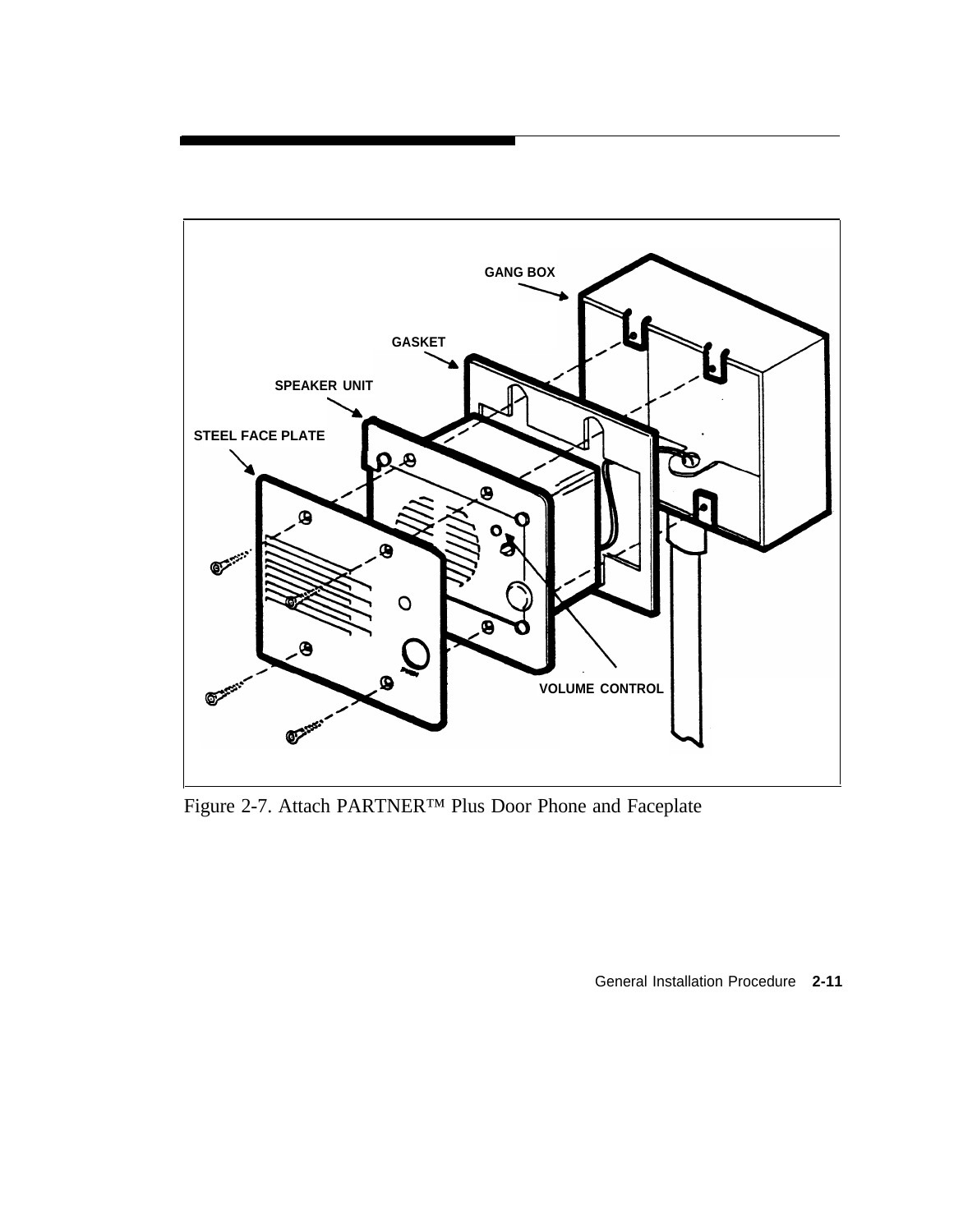## <span id="page-18-1"></span><span id="page-18-0"></span>Limited Warranty and Limitation of Liability

AT&T warrants to you that the product will be free from defects in material and workmanship when title passes to you. If you notify AT&T that the product has failed to operate as warranted within one year of the date title passes to you, AT&T will, at its option, repair or replace the component or components of the product that failed to operate as warranted. Any repair or replacement commponents may be new of refurbished and will be provided on an exchange basis. If AT&T determines that the product cannot be replaced, AT&T will refund the purchase price to you.

If you purchased the product directly from AT&T, AT&T will perform warranty repair on your premises in accordance with the terms and conditions of AT&T's "Business Day" or "Around-the-Clock" warranty plans. The details of AT&T's warranty plans may be obtained from AT&T. If you purchased the product from an authorized dealer, you will be covered by AT&T's authorized dealer warranty plan during the warranty period. Contact your authorized dealer for details of AT&T's authorized dealer warranty plan. **AT&T's obligation to repair, replace or refund as set forth above is your exclusive remedy.**

The limited warranties provided above do not cover damages, defects, malfunctions or product failures caused by:

- Failure to follow AT&T's installation, operation or maintenance instructions;
- Unauthorized modification or alteration of the product or its components;
- Product abuse, misuse or the negligent acts of persons not under the reasonable control of AT&T;
- Actions of third parties and acts of God other than power surges (e.g., lightning).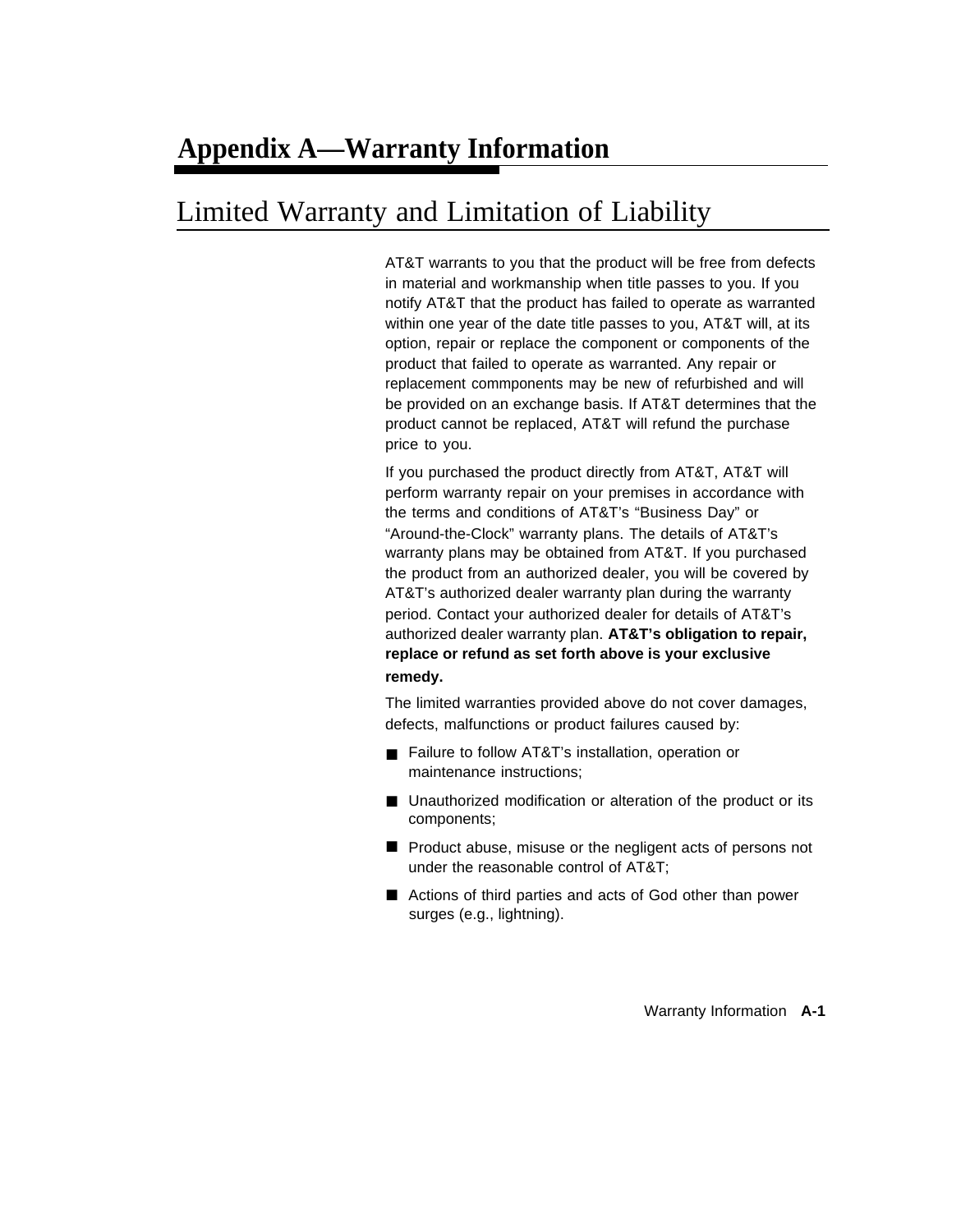This limited warranty applies only to the product purchased directly from AT&T or purchased directly from an authorized AT&T dealer. This limited warranty does not apply to products purchased or operated outside the United States.

You may be required to provide AT&T with proof of purchase before AT&T will perform any warranty repair or provide any warranty replacements.

EXCEPT AS SPECIFICALLY SET FORTH ABOVE, AT&T, ITS AFFILIATES, SUPPLIERS AND DEALERS MAKE NO WARRANTIES, EXPRESS OR IMPLIED, AND SPECIFICALLY DISCLAIM ANY WARRANTY OF MERCANTABILITY OR FITNESS FOR A PARTICULAR PURPOSE.

EXCEPT FOR PERSONAL INJURY, THE LIABILITY OF AT&T, ITS AFFILIATES, SUPPLIERS AND DEALERS FOR ANY CLAIM, LOSS, DAMAGE OR EXPENSE FROM ANY CAUSE WHATSOEVER, REGARDLESS OF THE FORM OF THE ACTION, WHETHER IN CONTRACT, TORT OR OTHERWISE, SHALL NOT EXCEED THE LESSER OF DIRECT DAMAGES PROVEN OR THE REPAIR OR REPLACEMENT COST OF THE SYSTEM OR THE SYSTEM'S PURCHASE PRICE. IN NO EVENT SHALL AT&T, ITS AFFILIATES, SUPPLIERS AND DEALERS BE LIABLE FOR INCIDENTAL, RELIANCE, CONSEQUENTIAL OR ANY OTHER INDIRECT LOSS OR DAMAGE (INCLUDING LOST PROFITS OR REVENUES SUSTAINED OR INCURRED IN CONNECTION WITH THE SYSTEM). THIS LIMITATION OF LIABILITY SHALL SURVIVE FAILURE OF THE EXCLUSIVE REMEDY SET FORTH IN THE LIMITED WARRANTY ABOVE.